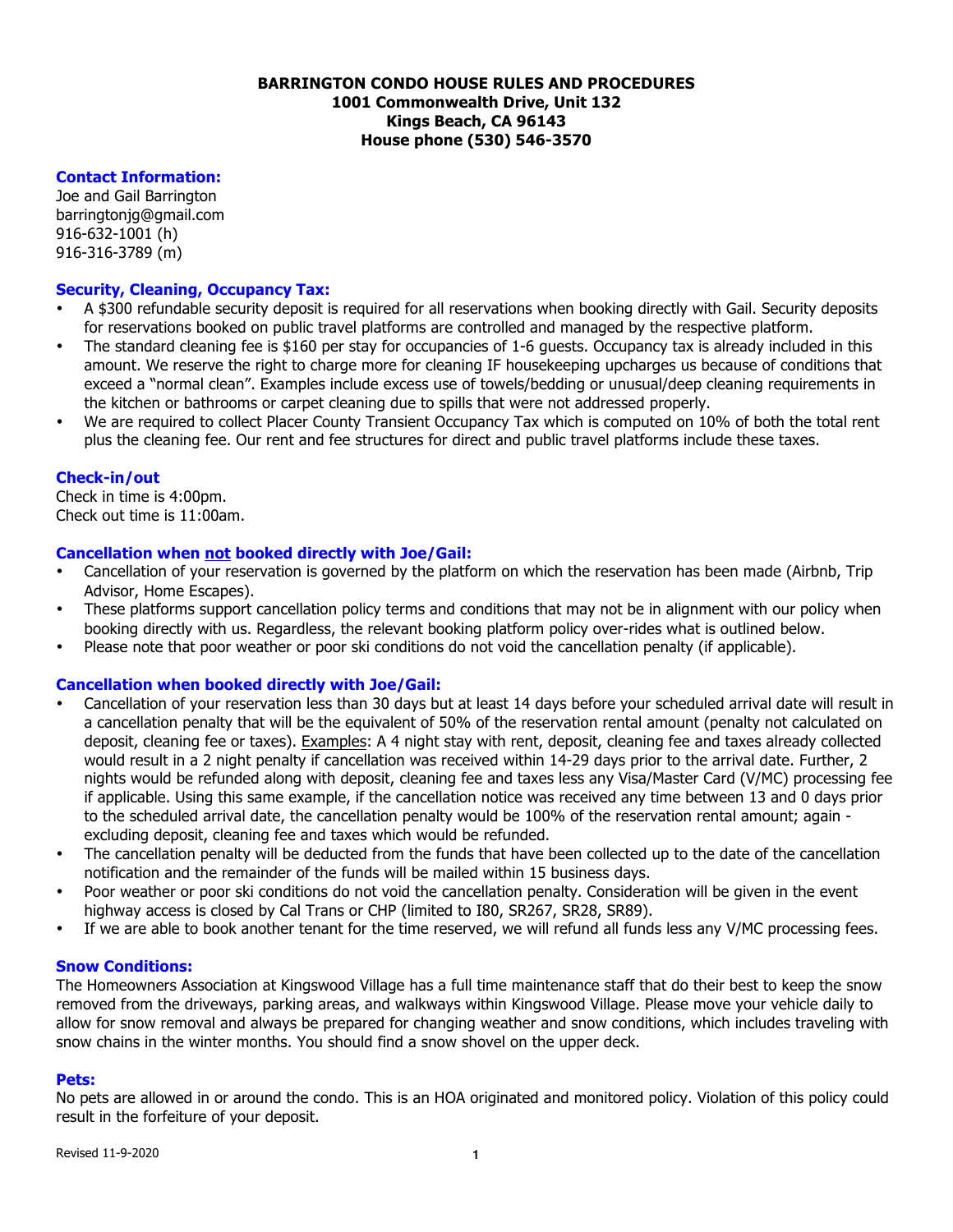# **Smoking: NO SMOKING IS ALLOWED IN OR AROUND THE CONDO, ON THE DECKS, IN THE COMMON AREAS, NOR IN THE PARKING LOT.** The renter is responsible for any costs incurred in the removal of smoke odors following their stay.

#### **Firewood:**

We DO NOT provide firewood for the fireplace in the unit. **If there is firewood on the deck it is reserved strictly for use by the owner.** You may purchase firewood at the local Safeway, Ace Hardware, or numerous other local retail locations. Be careful to open the fireplace damper before starting a fire as well as turn off the gas log lighter valve/key. Also please make every effort to keep the logs as far back in the firebox as possible otherwise smoke may tend to drift out the front or side of the fireplace.

#### **Telephone:**

The telephone service within our condo is Voice over IP and can be used for US calls free of charge. The service will not connect calls outside the US.

#### **Amenity Card:**

This card (looks like a credit card on a lanyard) enables electronic access to the Kingswood Village pool, tennis courts and exercise room. Please note that children under the age of 12 must be accompanied by an adult in the pool area and exercise room. The amenity card will be hanging just inside the condo entry door. You must abide by posted pool and amenity rules or lose those privileges.

The Kingswood Village Homeowners Association charges \$150 to replace an amenity card. This extreme measure was deemed necessary because of the high number of cards lost in years past as well as the continued and unauthorized use of facilities due to the missing cards. So, please take care of the amenity card and be sure to hang it just inside the door when you depart. If you lose it, we will be forced to withhold \$150 from your security deposit.

#### **Condo Keys:**

You will receive two keys to our condo. You can access the keys in a small lock box mounted just outside the entry door to our unit. You will need the current security code to open the box. I will provide that security code to you within 1-2 weeks before your arrival as the code is changed frequently. You will need that code again upon your departure to open the lock box and replace the keys. If you lose a key and we need to re-key the door, you will incur a charge of \$50 which will be deducted from your security deposit.

#### **Parties:**

Our condo may NOT be used for weddings, receptions or parties as we do not wish to disturb neighbors in the area. Any loud parties could result in eviction and forfeiture of entire rental amount and security deposit. If you are bothered by after hour disturbance problems, call High Sierra patrol at (530) 541-1502 or Placer County Sheriff at (530) 581-6330.

#### **Electronics:**

One of the aspects of our condo that we take pride in providing is a fairly extensive array of electronic entertainment and convenience items. However, one challenge we have encountered from time to time is guests reconfiguring the electronics and/or computing devices and then leaving them in a non-functional state. The next guest to come along may or may not have the technical savvy to troubleshoot and make the required corrections and/or adjustments. And they should not have to do so. So please adhere to these simple requests:

- Televisions
	- $\circ$  Please keep the remotes near the TVs to which they belong. All remotes are labeled and despite some of them being universal, they are only capable of talking to the TV for which they are labeled.
	- If you want to connect a digital device/camera to a TV for viewing your media or pictures, no problem. But if you remove any cables in the process of connecting your gear, please make sure you put them back the way you found them. This has been especially problematic with the living room TV.
- Stereo/VCR/DVD
	- $\circ$  Please do not remove or change any cables or alter connections for these appliances. We have spent a fair amount of time getting it "just right" and the instructions that are present at the stereo cabinet only work if the connection arrangement is left just as it is.